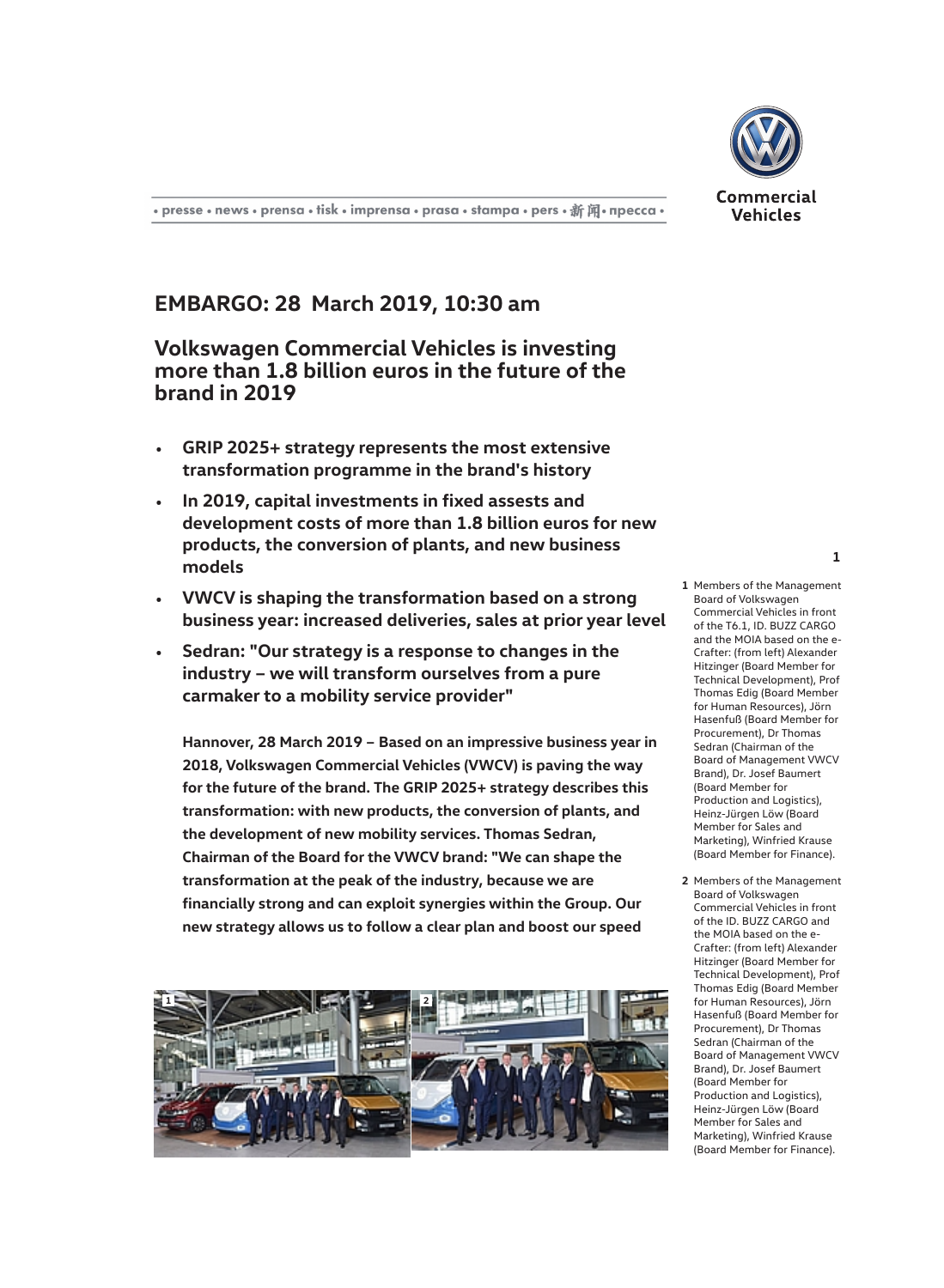

**significantly. We are developing from a pure carmaker to a mobility provider. To this end, we are investing more than 1.8 billion euros this year."**

In business year 2018, VWCV achieved the second-best business performance in its history. Sales revenue of 11.9 billion euros nearly reached the prior year level. Operating profit declined slightly to 780 million euros from 853 million euros in the prior year. Earnings were muted by higher outlays for new products, negative effects of currency exchange rate, and effects of the new WLTP test procedure. VWCV exceeded its prior year performance with around 500,000 vehicles delivered – a figure that underscores its position as a leading producer of light commercial vehicles in Europe.

In the current year, the brand expects deliveries to reach at least the prior year level, but in a much more challenging environment. At the same time, 2019 will be a crucial year of transition for VWCV. Under the motto "We transport success" the GRIP 2025+ strategy will offer answers to key challenges in the industry: climate protection, digitalisation, new mobility services and autonomous driving. At the same time, customised products for commercial customers and emotional vehicles for families and recreation will remain important core business areas for the brand. But they will be increasingly supplemented by innovative mobility and transport services.

In pursuit of this goal, Group-wide development for autonomous driving will be bundled in Hannover. Alexander Hitzinger, the brand's new Member of the Management Board for Development, has taken on this task for the entire Volkswagen Group. In building up new mobility services, VWCV is also utilising the know-how of MOIA. After successful testing in Hannover, the Volkswagen subsidiary is now launching operations in Hamburg with all-electric shuttle



- **1** Dr. Thomas Sedran, Chairman of the Board of Management of the Volkswagen Commercial Vehicles brand in front of the ID. BUZZ CARGO.
- **2** "We transport success": Dr. Thomas Sedran, Chairman of the Board of Management VWCV, in front of the brand claim.